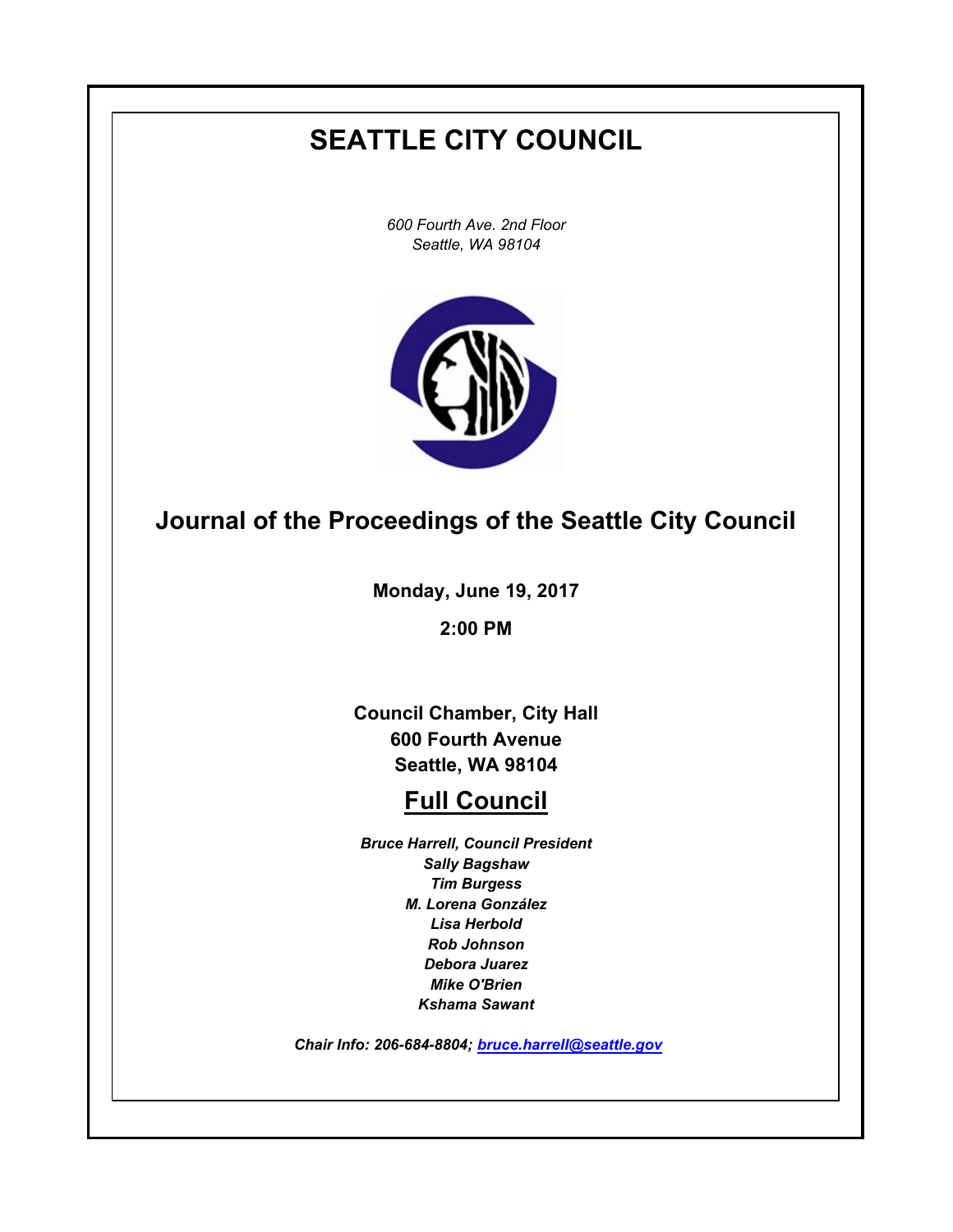## **A. CALL TO ORDER**

The City Council of The City of Seattle met in the Council Chamber in City Hall in Seattle, Washington, on June 19, 2017, pursuant to the provisions of the City Charter. The meeting was called to order at 2:02 p.m., with Council President Harrell presiding.

## **B. ROLL CALL**

**Present:** 6 - Bagshaw, Harrell, Herbold, Johnson, Juarez, Sawant

**Excused:** 3 - Burgess, González , O'Brien

Motion was made, duly seconded and carried, to excuse Councilmember González from the June 19, 2017 Full Council meeting.

### **C. ADOPTION OF INTRODUCTION AND REFERRAL CALENDAR**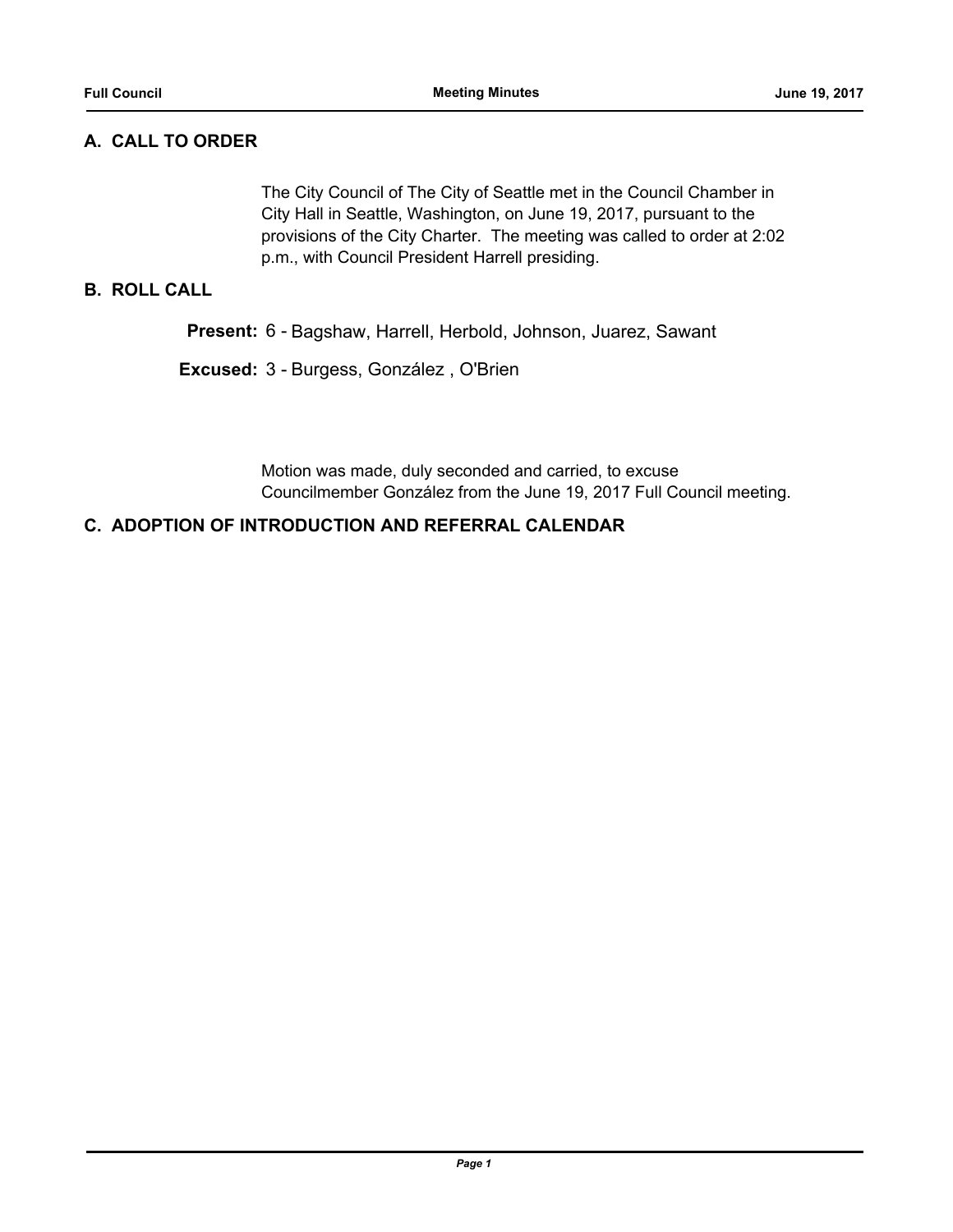## [IRC 117](http://seattle.legistar.com/gateway.aspx?m=l&id=/matter.aspx?key=5653) **June 19, 2017**

#### ACTION 1:

Motion was made and duly seconded to adopt the proposed Introduction and Referral Calendar.

#### ACTION 2:

Motion was made by Councilmember Herbold, duly seconded and carried, to amend the proposed Introduction and Referral Calendar by introducing Council Bill 119002, and by referring it to the Affordable Housing, Neighborhoods, and Finance Committee.

Council Bill 119002, AN ORDINANCE imposing an income tax on high-income residents; providing solutions for lowering the property tax burden and the impact of other regressive taxes, replacing federal funding potentially lost through federal budget cuts, providing public services, including housing, education, and transit, and creating green jobs and meeting carbon reduction goals; and adding a new Chapter 5.65 to the Seattle Municipal Code.

#### ACTION 3:

Motion was made by Councilmember Johnson, duly seconded and carried, to amend the proposed Introduction and Referral Calendar by amending Resolution 31758 title, by deleting "Self-Service" and adding "Self Storage."

Resolution 31758, A RESOLUTION setting the public hearing on the petition of West Coast Self-Storage, and General Steel Services of Washington, LLC for the vacation of a portion of 29th Avenue Southwest and a portion of Southwest City View Street in the Greater Duwamish Neighborhood Planning Area, according to Chapter 35.79 of the Revised Code of Washington, Chapter 15.62 of the Seattle Municipal Code, and Clerk File 314357.

### ACTION 4:

Motion was made by Councilmember Johnson, duly seconded and carried, to amend the proposed Introduction and Referral Calendar by changing the referral of item 3, Council Bill 119001, from the Planning, Land Use, and Zoning Committee to the Full Council.

### ACTION 5: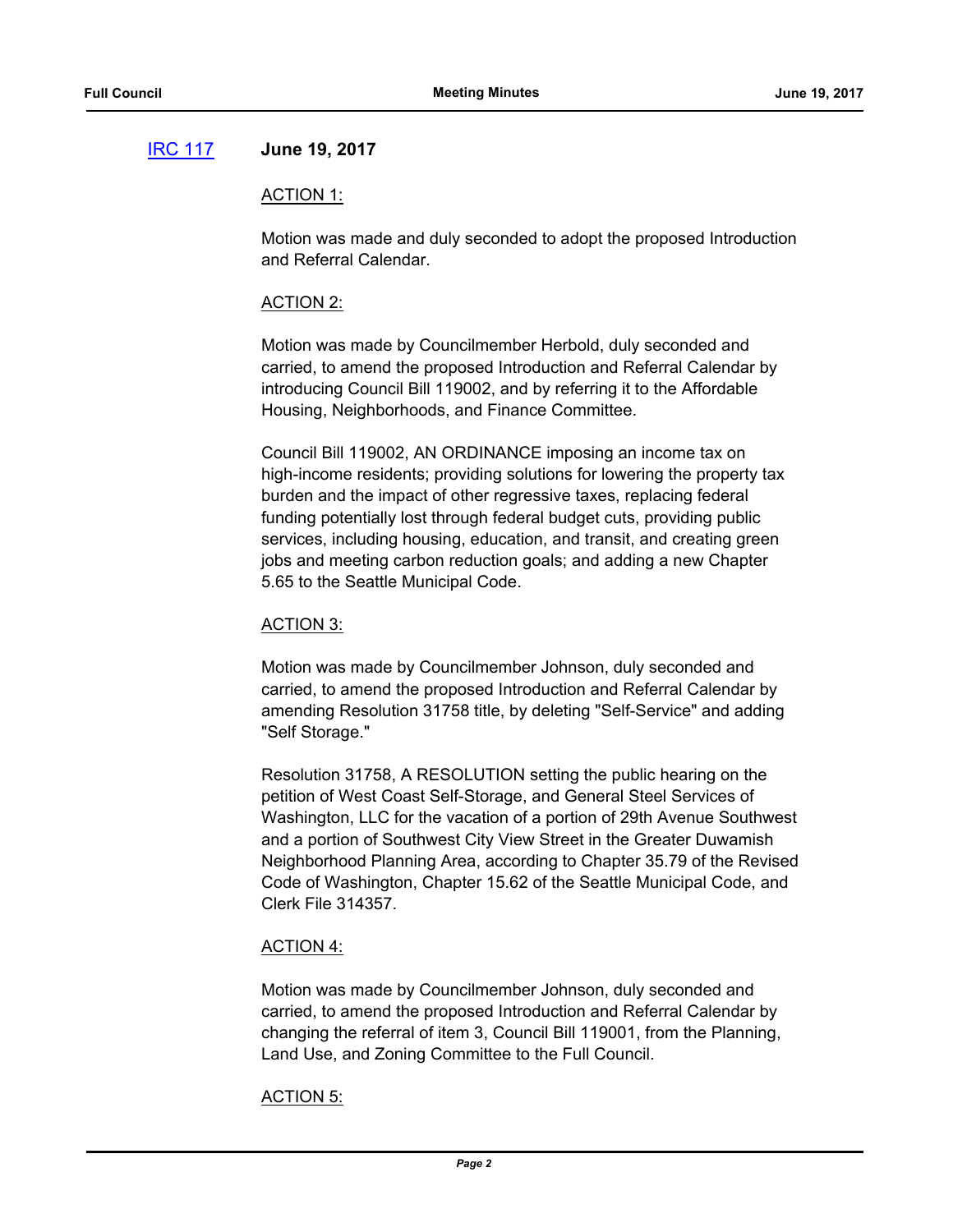Motion was made and duly seconded to adopt the proposed Introduction and Referral Calendar as amended.

**The Motion carried, and the Introduction & Referral Calendar (IRC) was adopted as amended by the following vote:**

**In Favor:** 6 - Bagshaw, Harrell, Herbold, Johnson, Juarez, Sawant

**Opposed:** None

## **D. APPROVAL OF THE AGENDA**

Motion was made, duly seconded and carried, to adopt the proposed Agenda.

## **E. APPROVAL OF THE JOURNAL**

## [Min 132](http://seattle.legistar.com/gateway.aspx?m=l&id=/matter.aspx?key=5654) **May 22, 2017**

## **Motion was made, duly seconded and carried, to adopt the proposed Minutes by the following vote, and the President signed the Minutes:**

**In Favor:** 6 - Bagshaw, Harrell, Herbold, Johnson, Juarez, Sawant

**Opposed:** None

## **F. PRESENTATIONS**

Councilmember Juarez presented a Proclamation recognizing Immigrant Heritage Month. By unanimous consent, the Council Rules were suspended to allow Councilmember Juarez to present the Proclamation, and to allow Michele Ramirez, Seattle Immigrant and Refugee Commission, to address the Council.

Councilmember Sawant presented a Proclamation Celebrating Trans Pride Seattle 2017. By unanimous consent, the Council Rules were suspended to allow Councilmember Sawant to present the Proclamation, and to allow Danni Askini, Gender Justice League, to address the Council.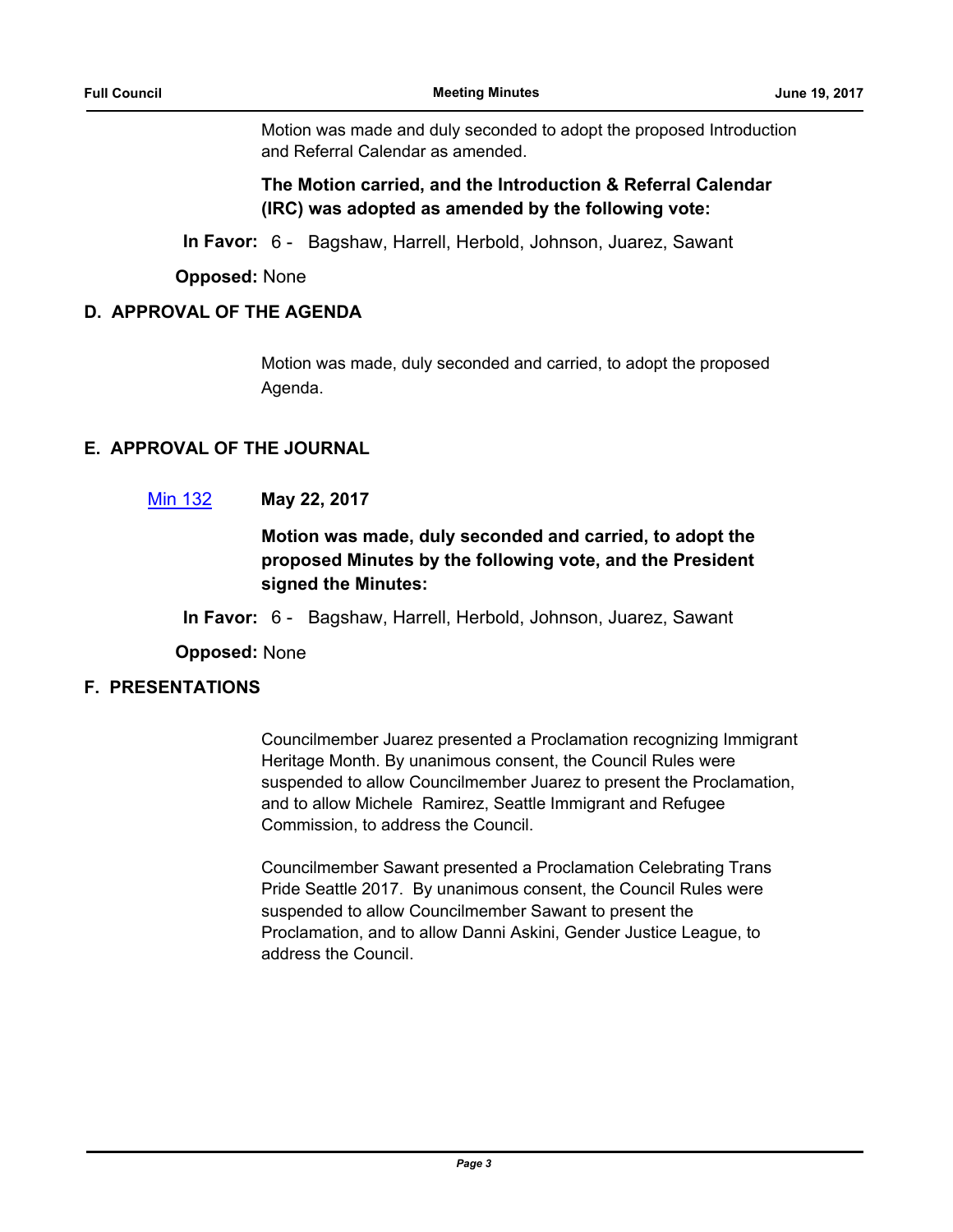### **G. PUBLIC COMMENT**

Alex Tsimmerman addressed the Council regarding a non-Agenda item.

Yvette Dinish Kenney addressed the Council regarding a non-Agenda item.

Vladmir Opal addressed the Council regarding a non-Agenda item.

Amy Tower addressed the Council regarding Agenda item 4, Council Bill 118993.

Paula Revere addressed the Council regarding a non-Agenda item.

Doug McDonald addressed the Council regarding Agenda item 3, Resolution 31743.

Battery Bob Miller addressed the Council regarding a non-Agenda item.

Marguerite Richard addressed the Council regarding a non-Agenda item.

Zacahry DeWolf addressed the Council regarding Agenda item 4, Council Bill 118993.

## **H. PAYMENT OF BILLS**

## [CB 119000](http://seattle.legistar.com/gateway.aspx?m=l&id=/matter.aspx?key=5636) **AN ORDINANCE appropriating money to pay certain audited claims and ordering the payment thereof.**

Motion was made and duly seconded to pass Council Bill 119000.

**The Motion carried, the Council Bill was passed by the following vote, and the the President signed the Bill:**

**In Favor:** 6 - Bagshaw, Harrell, Herbold, Johnson, Juarez, Sawant

**Opposed:** None

### **I. COMMITTEE REPORTS**

## **SUSTAINABILITY AND TRANSPORTATION COMMITTEE:**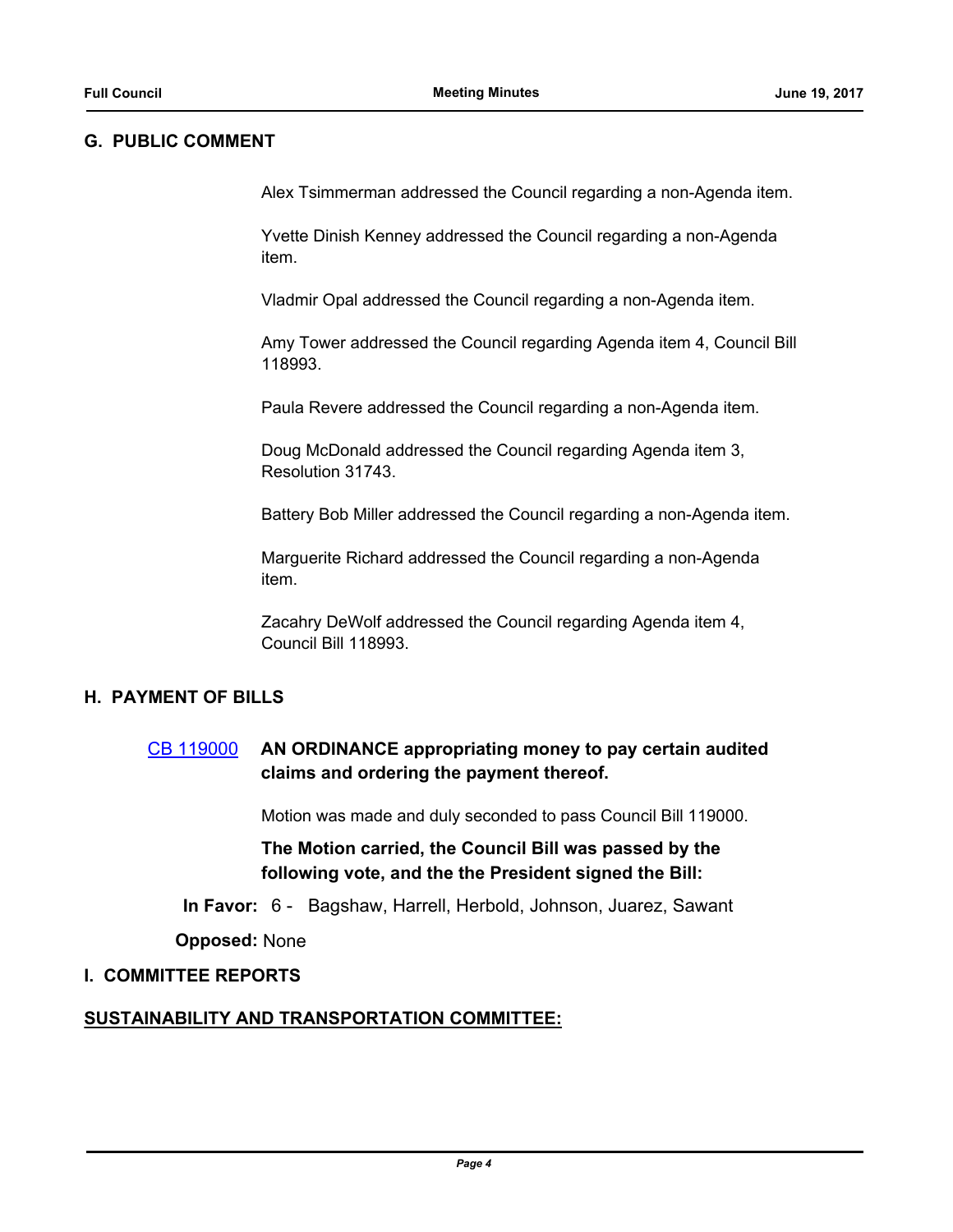**1.** [CB 118990](http://seattle.legistar.com/gateway.aspx?m=l&id=/matter.aspx?key=5351) **AN ORDINANCE relating to grant funds from non-City sources; authorizing the Director of Transportation to accept specified grants and execute related agreements for and on behalf of the City; amending Ordinance 125207, which adopted the 2017 Budget, including the 2017-2022 Capital Improvement Program (CIP); changing appropriations to the Seattle Department of Transportation; revising allocations and spending plans for certain projects in the 2017-2022 CIP; and ratifying and confirming certain prior acts.**

> **The Committee recommends that Full Council pass the Council Bill (CB). In Favor: 2 - O'Brien, Johnson Opposed: None**

**The Council Bill (CB) was passed by the following vote, and the President signed the Bill:**

**In Favor:** 6 - Bagshaw, Harrell, Herbold, Johnson, Juarez, Sawant

**Opposed:** None

**2.** [CB 118992](http://seattle.legistar.com/gateway.aspx?m=l&id=/matter.aspx?key=5524) **AN ORDINANCE relating to the Capitol Hill Housing Improvement Program (CHHIP), a public corporation chartered by The City of Seattle; approving the extension of an agreement with CHHIP approved by Ordinance 125045 for three additional months to continue funding the Capitol Hill Housing Low Income Transportation Demand Management Pilot Project; and ratifying and confirming certain prior acts.**

> **The Committee recommends that Full Council pass the Council Bill (CB). In Favor: 2 - O'Brien, Johnson Opposed: None**

**The Council Bill (CB) was passed by the following vote, and the President signed the Bill:**

**In Favor:** 6 - Bagshaw, Harrell, Herbold, Johnson, Juarez, Sawant

**Opposed:** None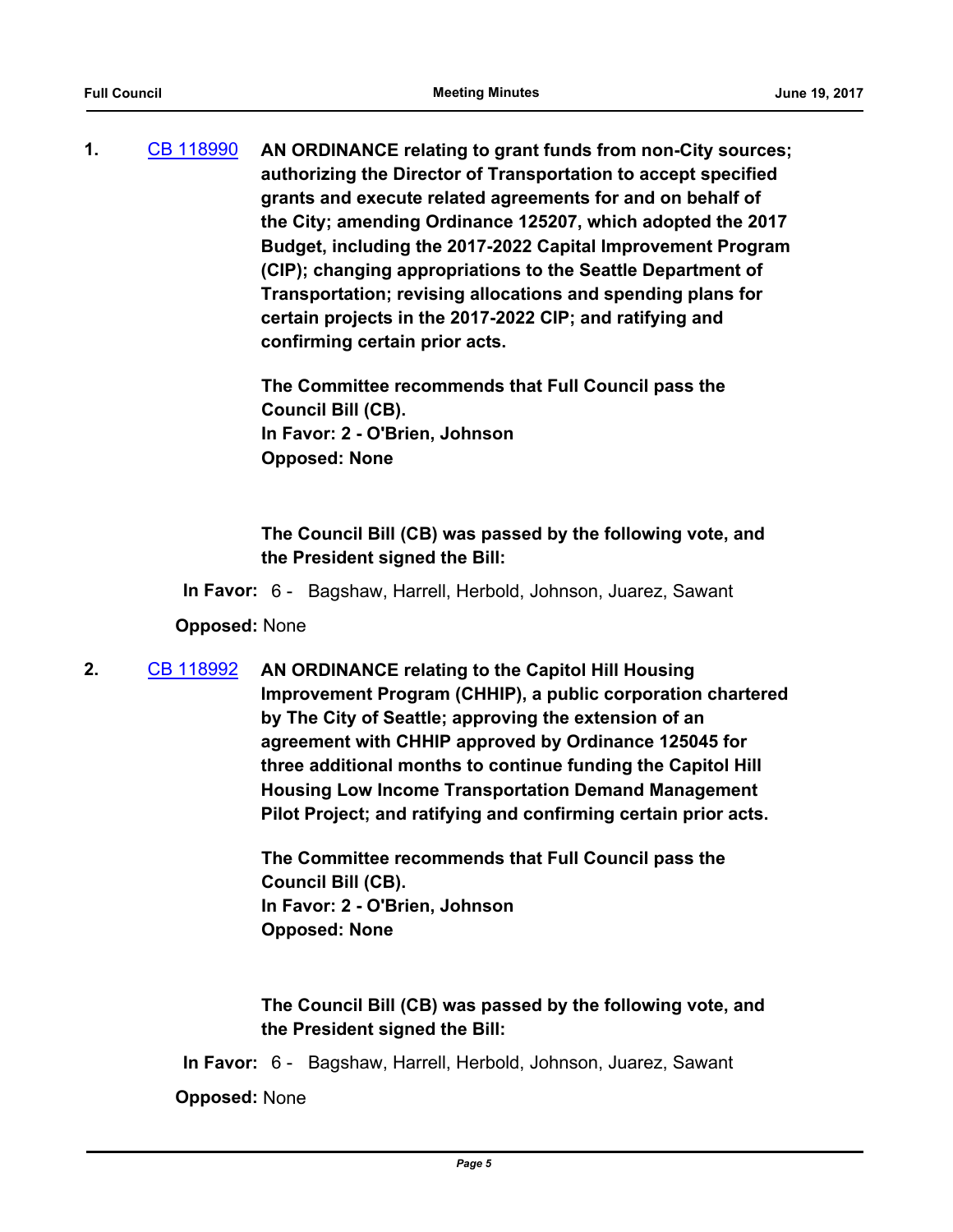# **3.** [Res 31743](http://seattle.legistar.com/gateway.aspx?m=l&id=/matter.aspx?key=5300) **A RESOLUTION approving the Seattle Pedestrian Master Plan.**

**The Committee recommends that Full Council adopt as amended the Resolution (Res). In Favor: 2 - O'Brien, Johnson Opposed: None**

**The Resolution (Res) was adopted by the following vote, and the President signed the Resolution:**

**In Favor:** 6 - Bagshaw, Harrell, Herbold, Johnson, Juarez, Sawant

**Opposed:** None

## **ENERGY AND ENVIRONMENT COMMITTEE:**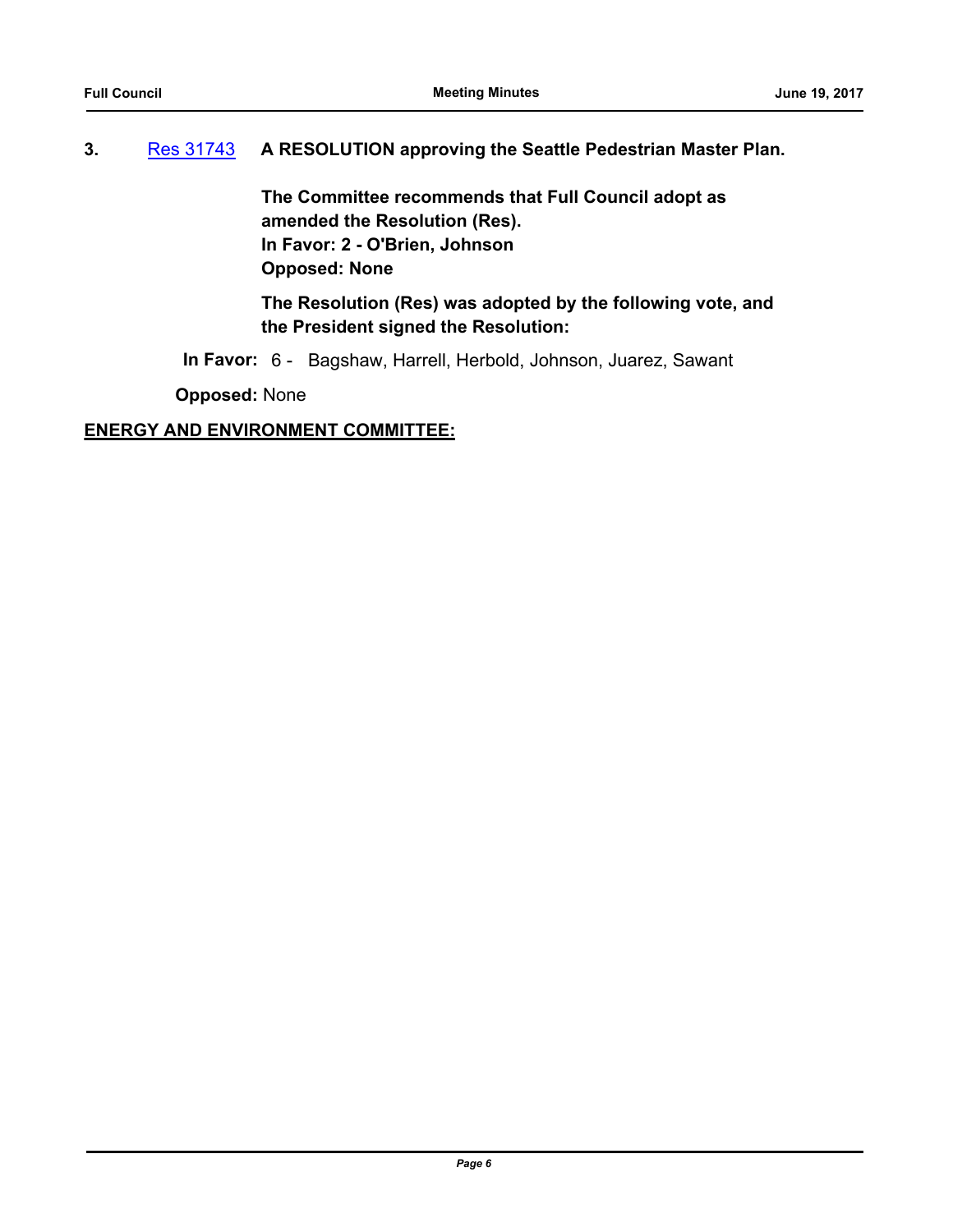**4.** [CB 118993](http://seattle.legistar.com/gateway.aspx?m=l&id=/matter.aspx?key=5536) **AN ORDINANCE relating to residential rental properties; amending Sections 7.24.060, 7.24.070 and 7.24.080 of the Seattle Municipal Code; requiring that landlords provide information to tenants about how to register to vote and how to update voter registration information.**

> **The Committee recommends that Full Council pass the Council Bill (CB). In Favor: 3 - Sawant, Juarez, González Opposed: None**

#### **ACTION 1:**

Motion was made by Councilmember Juarez, duly seconded and carried, to amend Council Bill 118993, by adding a new Section 3, and renumbering the remaining section accordingly, as shown in the underlined language below:

Section 3. The City Council requests that the Seattle Department of

Construction and Inspections (SDCI) work with King County Elections to

identify opportunities to track voter registrations that result from

implementation of the ordinance introduced as Council Bill 118993. This

could include developing a unique web address for online registrations,

created by King County, and/or providing a customized voter registration

form that can be tracked, to be included in the landlord-tenant

information packets prepared by SDCI. This information would be used

to evaluate the impact of this legislation.

### **ACTION 2:**

Motion was made by Councilmember Juarez, duly seconded and carried, to amend Council Bill 118993, Section 3, by amending Seattle Municipal Code 7.24.080, as shown in Attachment 1 of the Minutes.

### **ACTION 3:**

Motion was made and duly seconded to pass Council Bill 118993 as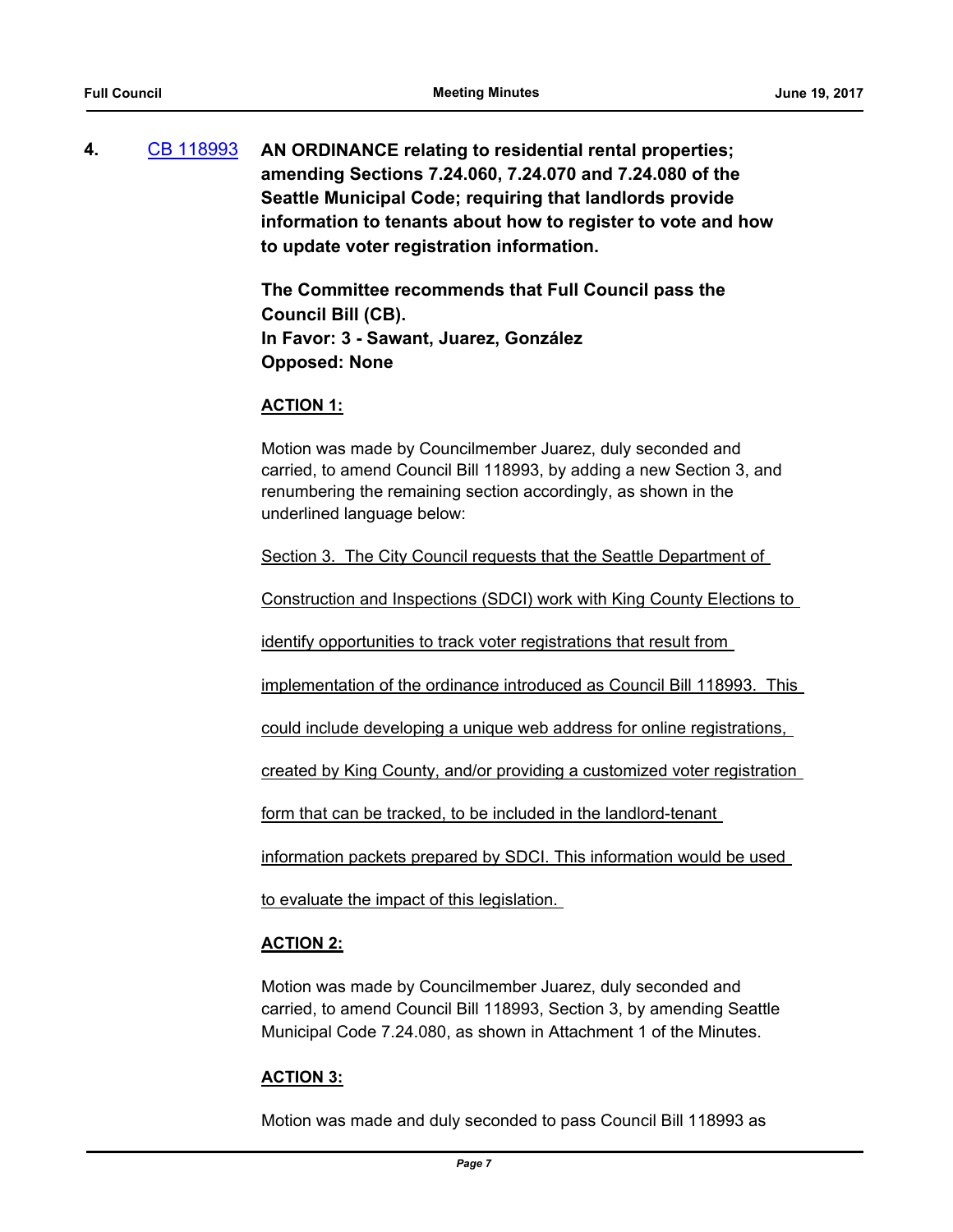amended.

**The Motion carried, the Council Bill (CB) was passed as amended by the following vote, and the President signed the Bill:**

**In Favor:** 6 - Bagshaw, Harrell, Herbold, Johnson, Juarez, Sawant

**Opposed:** None

## **PARKS, SEATTLE CENTER, LIBRARIES AND WATERFRONT COMMITTEE:**

**5.** [CB 118960](http://seattle.legistar.com/gateway.aspx?m=l&id=/matter.aspx?key=5375) **AN ORDINANCE related to the City Light Department and the Department of Parks and Recreation; declaring certain real property rights surplus to the needs of the City Light Department; and transferring jurisdiction of the former Lakewood Substation from the City Light Department to the Department of Parks and Recreation for open space, park, and recreation purposes.**

> **The Committee recommends that Full Council pass the Council Bill (CB). In Favor: 3 - Juarez, Bagshaw, Harrell Opposed: None**

**The Council Bill (CB) was passed by the following vote, and the President signed the Bill:**

**In Favor:** 6 - Bagshaw, Harrell, Herbold, Johnson, Juarez, Sawant

**Opposed:** None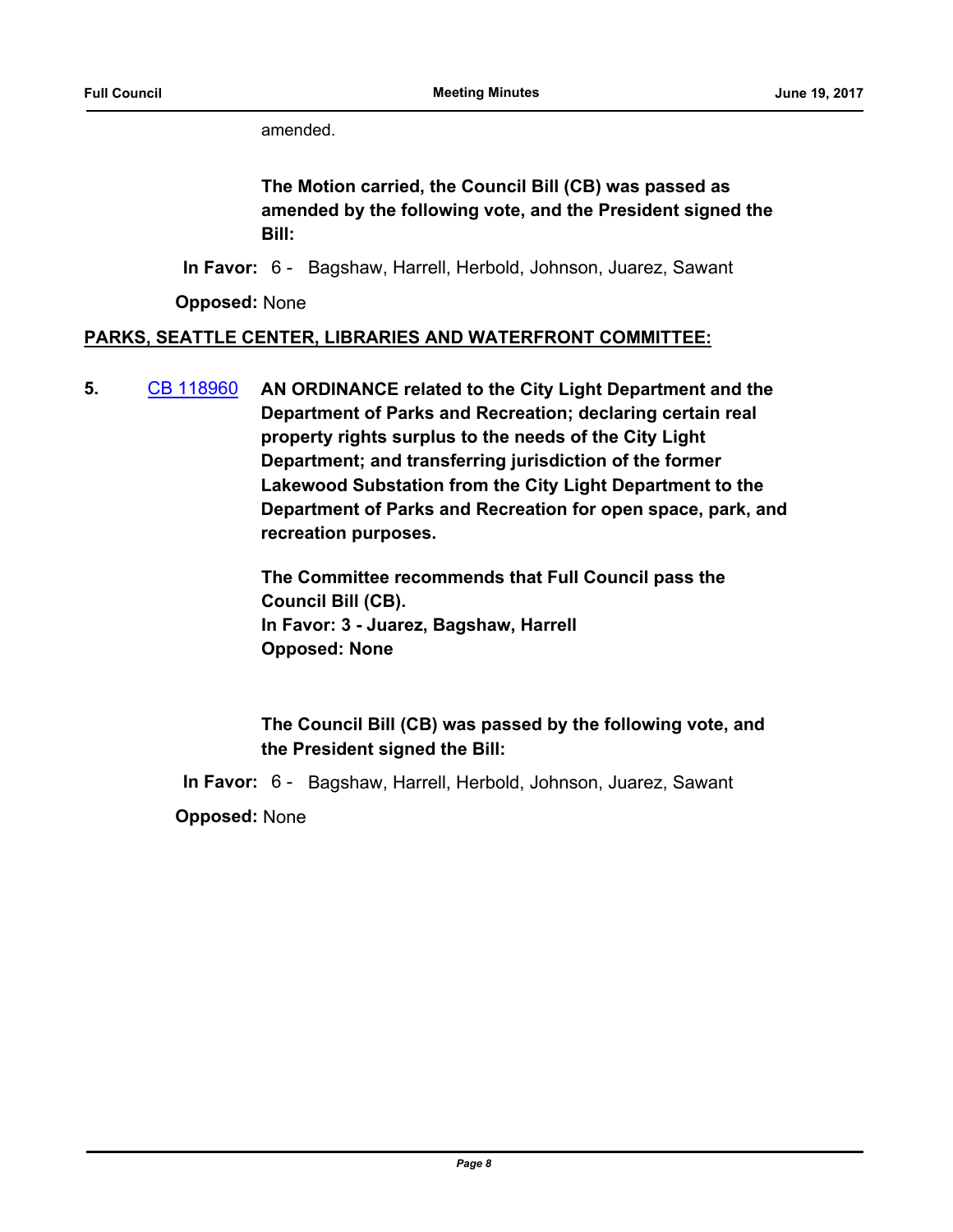**6.** [CB 118975](http://seattle.legistar.com/gateway.aspx?m=l&id=/matter.aspx?key=5459) **AN ORDINANCE related to a settlement agreement between the City, the Washington State Department of Transportation, King County, and the Alliance for Pioneer Square related to an appeal of the City's Final Environmental Impact Statement for the Alaskan Way, Promenade, and Overlook Walk projects; approving the agreement and authorizing the Directors of the Office of the Waterfront and the Department of Transportation to implement the terms of the settlement agreement.**

> **The Committee recommends that Full Council pass the Council Bill (CB). In Favor: 3 - Juarez, Bagshaw, Harrell Opposed: None**

**The Council Bill (CB) was passed by the following vote, and the President signed the Bill:**

**In Favor:** 6 - Bagshaw, Harrell, Herbold, Johnson, Juarez, Sawant

**Opposed:** None

**7.** [CB 118979](http://seattle.legistar.com/gateway.aspx?m=l&id=/matter.aspx?key=4802) **AN ORDINANCE relating to the Department of Parks and Recreation; authorizing the Superintendent to amend the existing Operation and Maintenance Agreement between the Department of Parks and Recreation and the Seattle Art Museum concerning their roles in operation and maintenance of portions of Alaskan Way Boulevard and Myrtle Edwards Park that are operated as part of the Olympic Sculpture Park.**

> **The Committee recommends that Full Council pass the Council Bill (CB). In Favor: 3 - Juarez, Bagshaw, Harrell Opposed: None**

**The Council Bill (CB) was passed by the following vote, and the President signed the Bill:**

**In Favor:** 6 - Bagshaw, Harrell, Herbold, Johnson, Juarez, Sawant

**Opposed:** None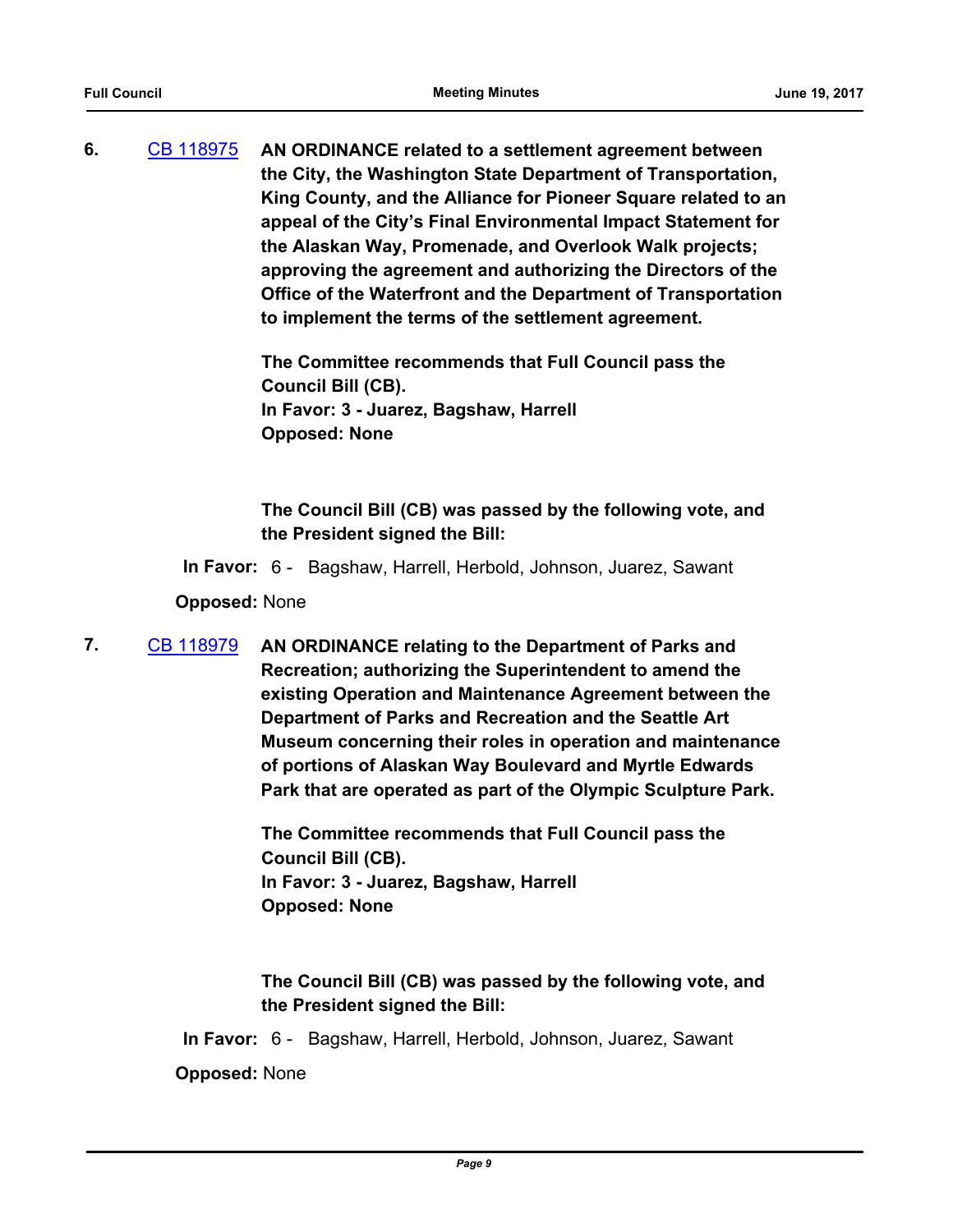## **8.** [Appt 00716](http://seattle.legistar.com/gateway.aspx?m=l&id=/matter.aspx?key=5474) **Reappointment of Kristi England as member, Seattle Public Library Board of Trustees, for a term to April 1, 2022.**

**The Committee recommends that Full Council confirm the Appointment (Appt). In Favor: 3 - Juarez, Bagshaw, Harrell Opposed: None**

## **The Appointment (Appt) was confirmed by the following vote:**

**In Favor:** 6 - Bagshaw, Harrell, Herbold, Johnson, Juarez, Sawant

**Opposed:** None

### **J. ADOPTION OF OTHER RESOLUTIONS**

There were none.

### **K. OTHER BUSINESS**

There was none.

#### **L. ADJOURNMENT**

There being no further business to come before the Council, the meeting was adjourned at 2:56 p.m.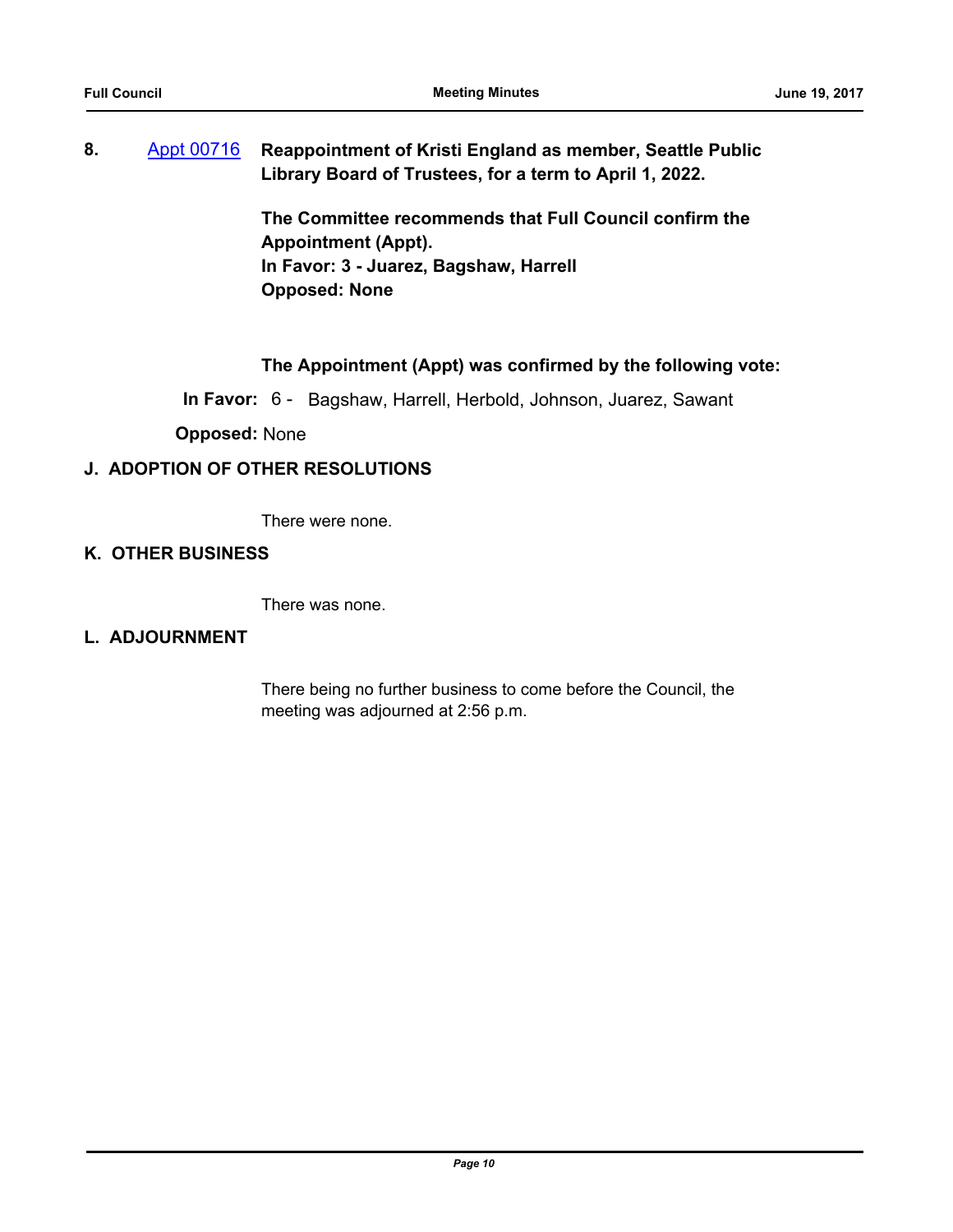**Jodee Schwinn, Deputy City Clerk**

**Signed by me in Open Session, upon approval of the Council, on July 17, 2017.**

**Bruce Harrell, President of the City Council**

**\_\_\_\_\_\_\_\_\_\_\_\_\_\_\_\_\_\_\_\_\_\_\_\_\_\_\_\_\_\_\_\_\_\_\_\_\_\_\_\_\_\_\_\_\_**

**\_\_\_\_\_\_\_\_\_\_\_\_\_\_\_\_\_\_\_\_\_\_\_\_\_\_\_\_\_\_\_\_\_\_\_\_\_\_\_\_\_\_\_\_\_**

**\_\_\_\_\_\_\_\_\_\_\_\_\_\_\_\_\_\_\_\_\_\_\_\_\_\_\_\_\_\_\_\_\_\_\_\_\_\_\_\_\_\_\_\_\_**

**Monica Martinez Simmons, City Clerk**

**Att 1 - ACTION 2 OF CB 118993**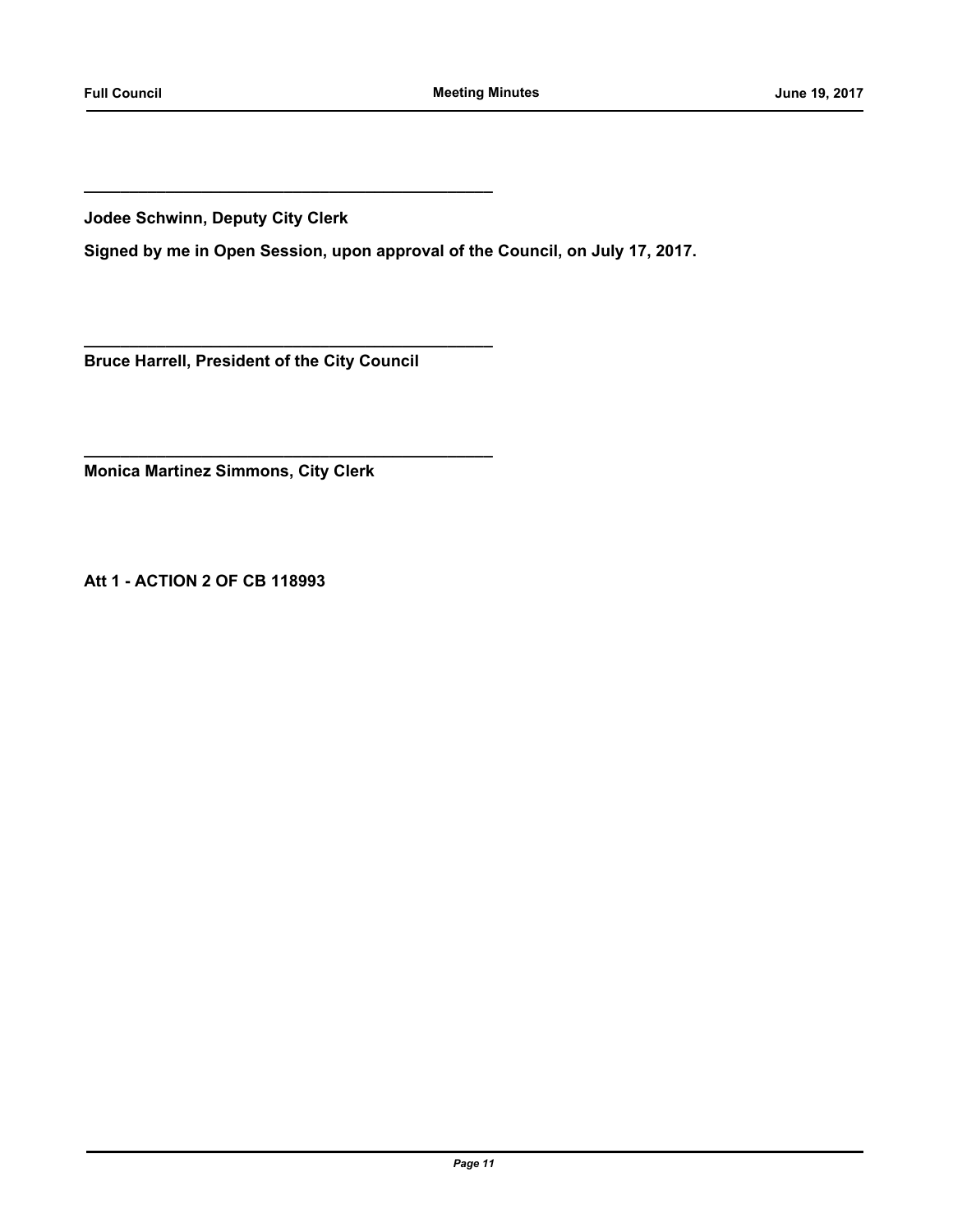## **Att 1 – ACTION 2 OF CB 118993**

Single underlines indicate new language originally proposed by in the Council Bill. Single strikeouts indicate language that was originally proposed to be removed from the Council Bill.

Double underlines indicate new language added in this amendment to the Council Bill. Double strikeouts indicate new language that is proposed in this amendment to be removed from the Council Bill.

Section 3. Section 7.24.080 of the Seattle Municipal Code, last amended by Ordinance

125222, is amended as follows:

## **7.24.080 Distribution of ((summaries)) information packets by landlord required**

A. A copy of ((summaries)) the packet described in Section 7.24.070 that includes

the summary prepared by the Director pursuant to (Section 7.24.070)) subsection 7.24.070.A.1 that pertains to the type of tenancy or activity described in  $((a))$  that summary, shall be provided to any tenant or prospective tenant by or on behalf of a landlord when such rental agreement is offered, whether or not such agreement is for a new or renewal rental agreement. For a renewal of a rental agreement, the landlord may provide the copy of the ((summaries)) summary to the tenant electronically. A landlord must distribute the ((summaries)) summary annually to tenants having month-to-month tenancies.

B. A copy of the packet described in Section 7.24.070 that includes the information and voter registration form described in subsection 7.24.070.A.2 shall be provided by a landlord to any tenant or prospective tenant when a new rental agreement is offered by the landlord.